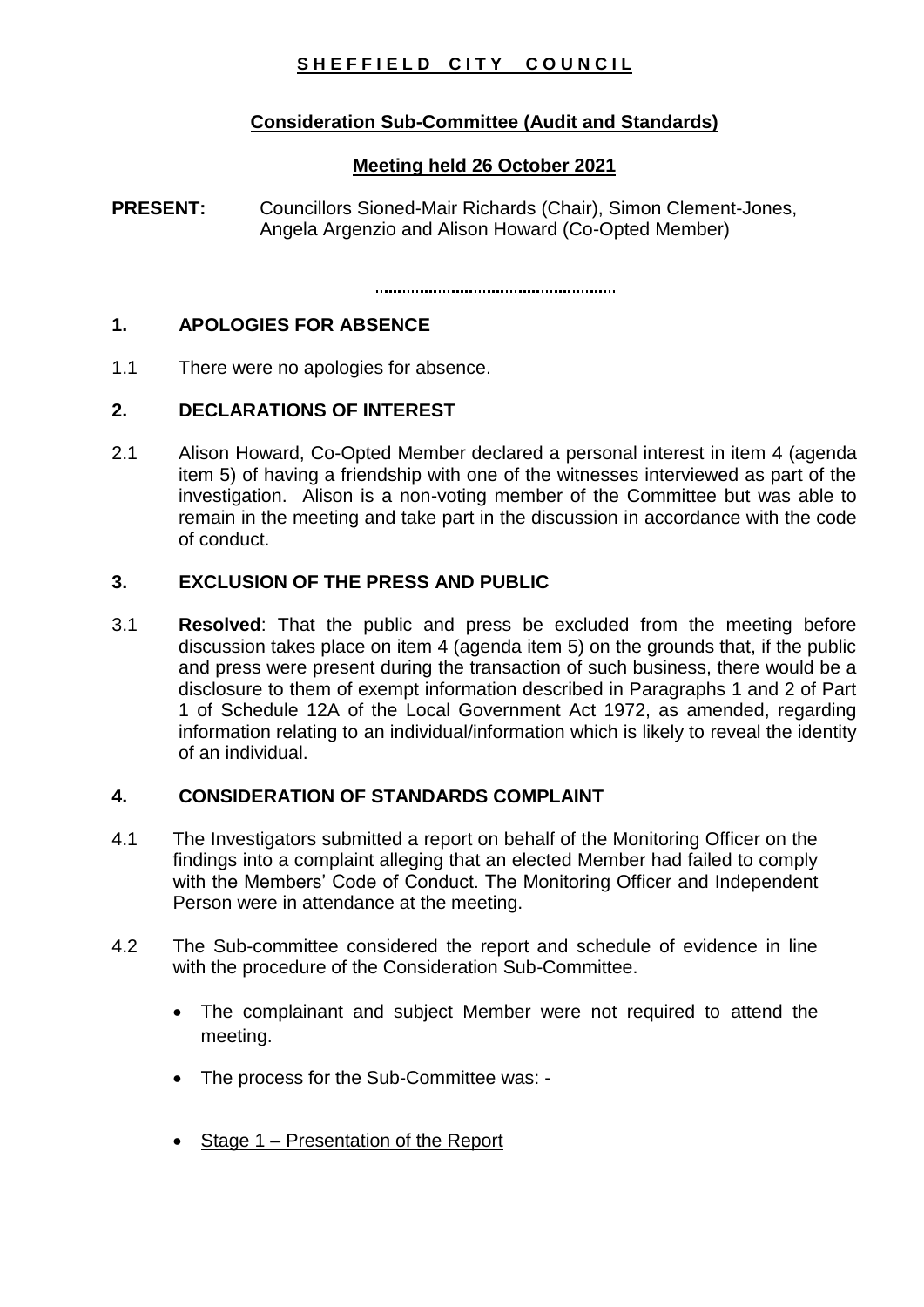- o The Investigator would attend the meeting to present the report on behalf of the Monitoring Officer.
- Stage 2 Consideration of Report and to Determine if Acting in an Official **Capacity** 
	- o After considering the Investigator's report, the Sub-Committee were asked to consider whether it agreed with the conclusion that the subject member was acting in an official capacity and that the Members' Code of Conduct did apply.
	- o If the Sub-Committee did not agree with the conclusion that the subject member was acting in an official capacity then the Code of Conduct did not apply and there was no further action for the Sub-Committee to take. The complaint would be closed.
	- o If the Sub-Committee agreed that the subject member was acting in an official capacity, then it would proceed to Stage 3.
- Stage 3 Decision
	- $\circ$  The Sub-Committee was asked to consider whether it agreed with the investigation report that there was no evidence to support the view that breaches of the code of conduct have taken place, and to take one of the following courses of action as set out in the Procedure for Dealing with Complaints included with the Monitoring Officer Protocol.
	- o The complainant and subject member would be informed of the outcome of the decision within 10 working days.
- 4.3 The Sub-committee concluded that the subject member was acting in an official capacity in regard to the complaints considered as part of the investigation report and therefore the Members' Code of Conduct did apply.
- 4.4 The Sub-committee gave careful consideration to the full and final investigators report and decided that the conduct of the subject Member did not constitute a breach of the Members' Code of Conduct and decided to take no action in regard to the matters investigated.